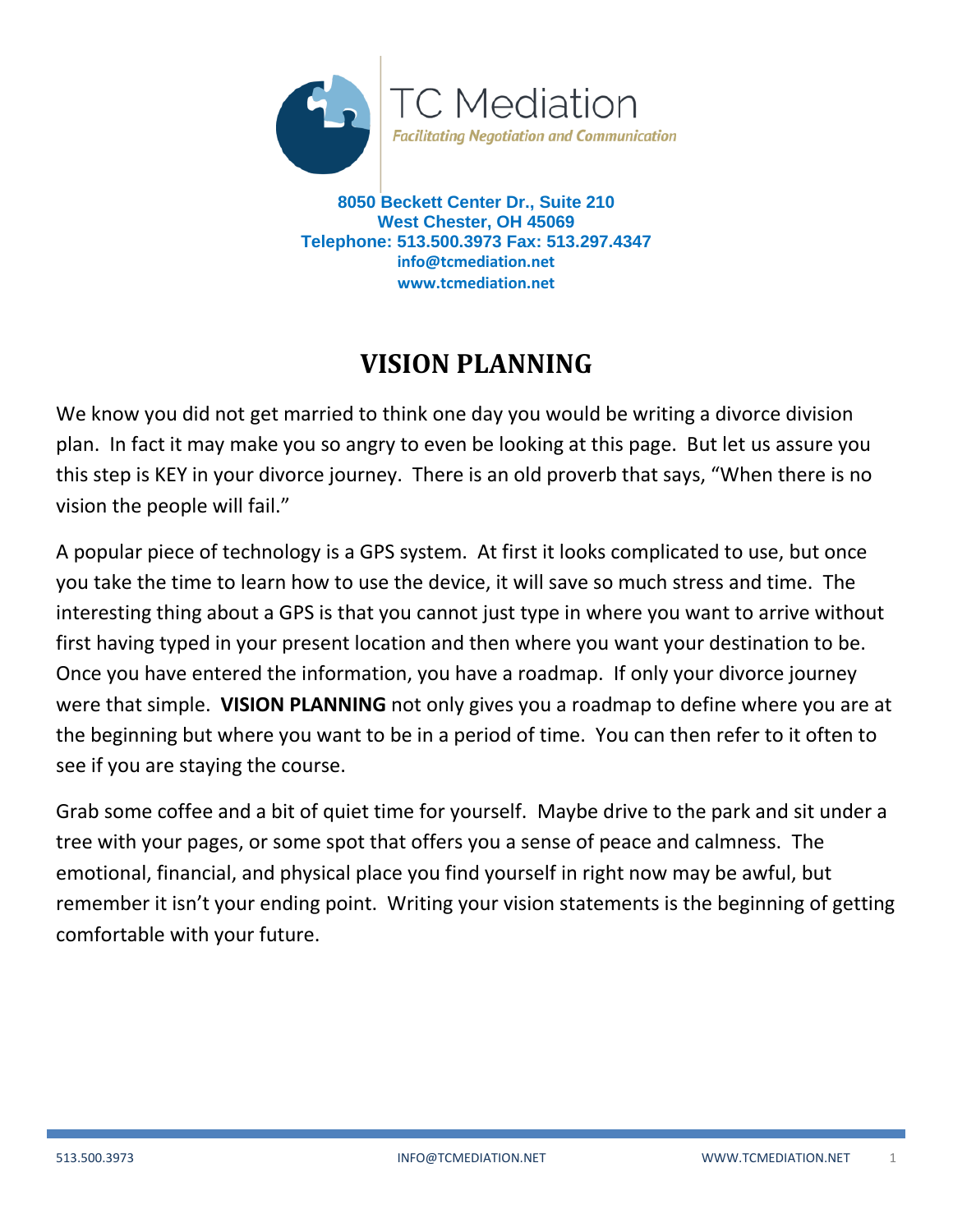# **FOR**

**MY DIVORCE PROCESS**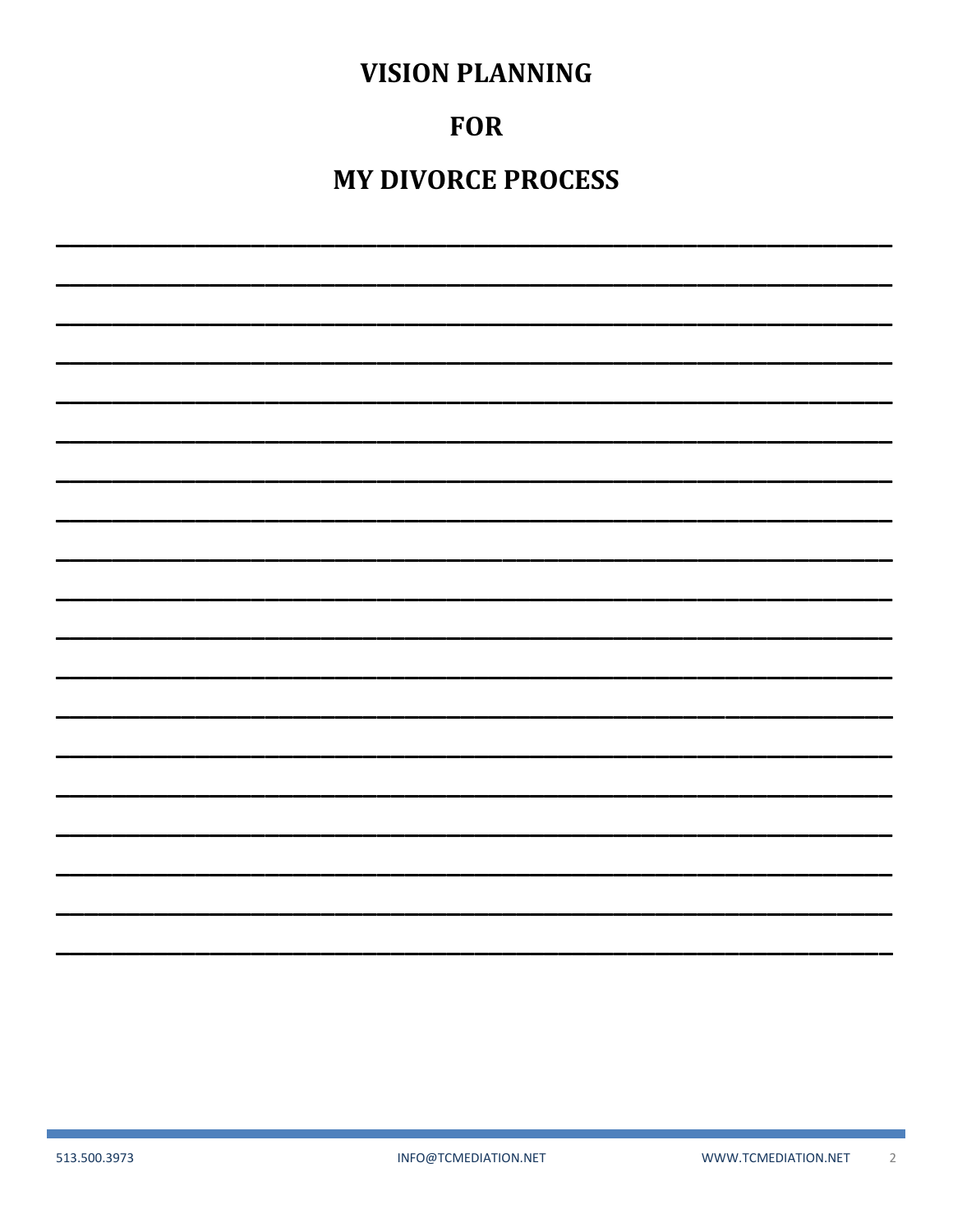### **FOR**

## **MY HOME**

**During the Divorce Process:**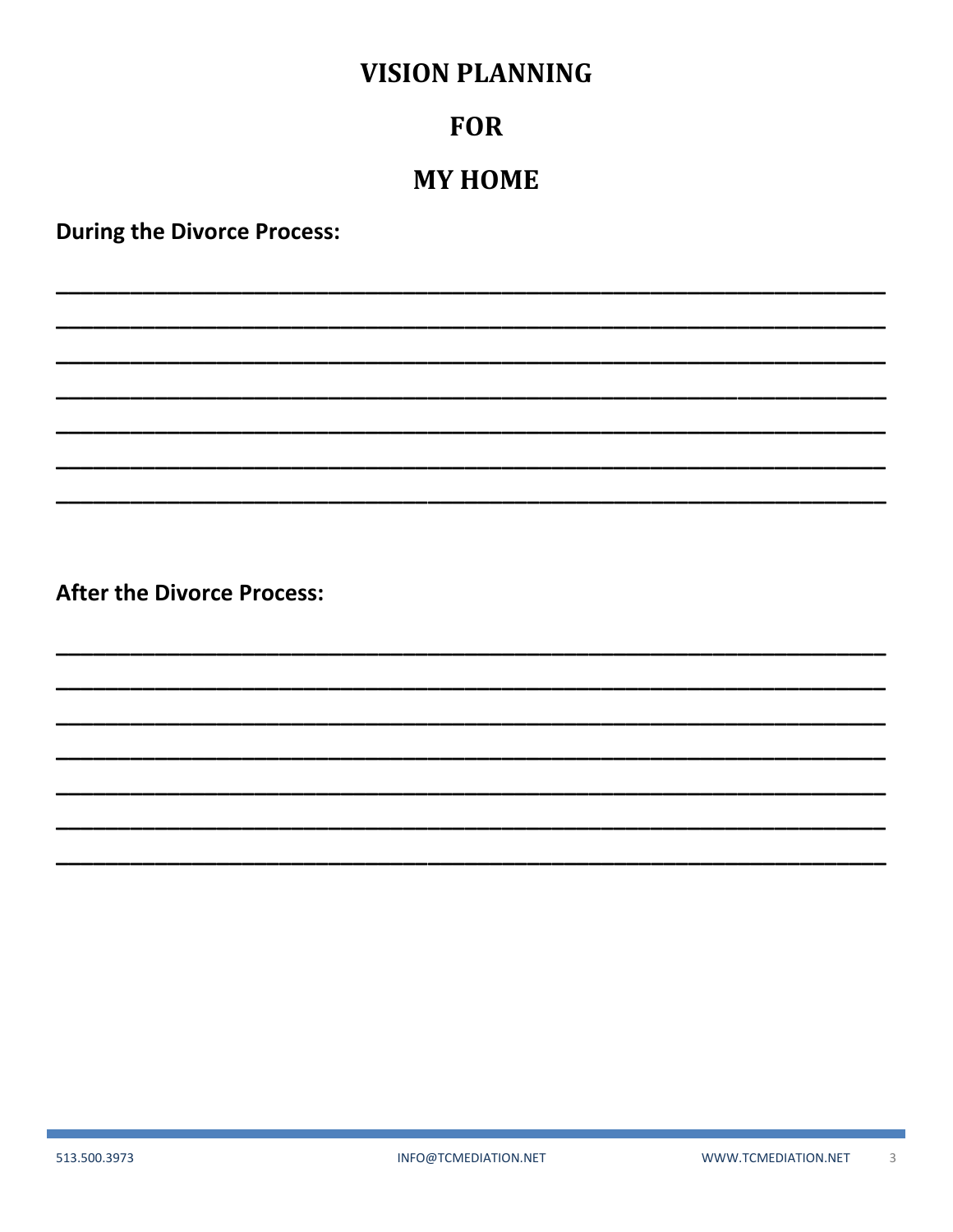# **VISION PLANNING FOR** THE HOLIDAYS AND NEW TRADITIONS

**During the Divorce Process:**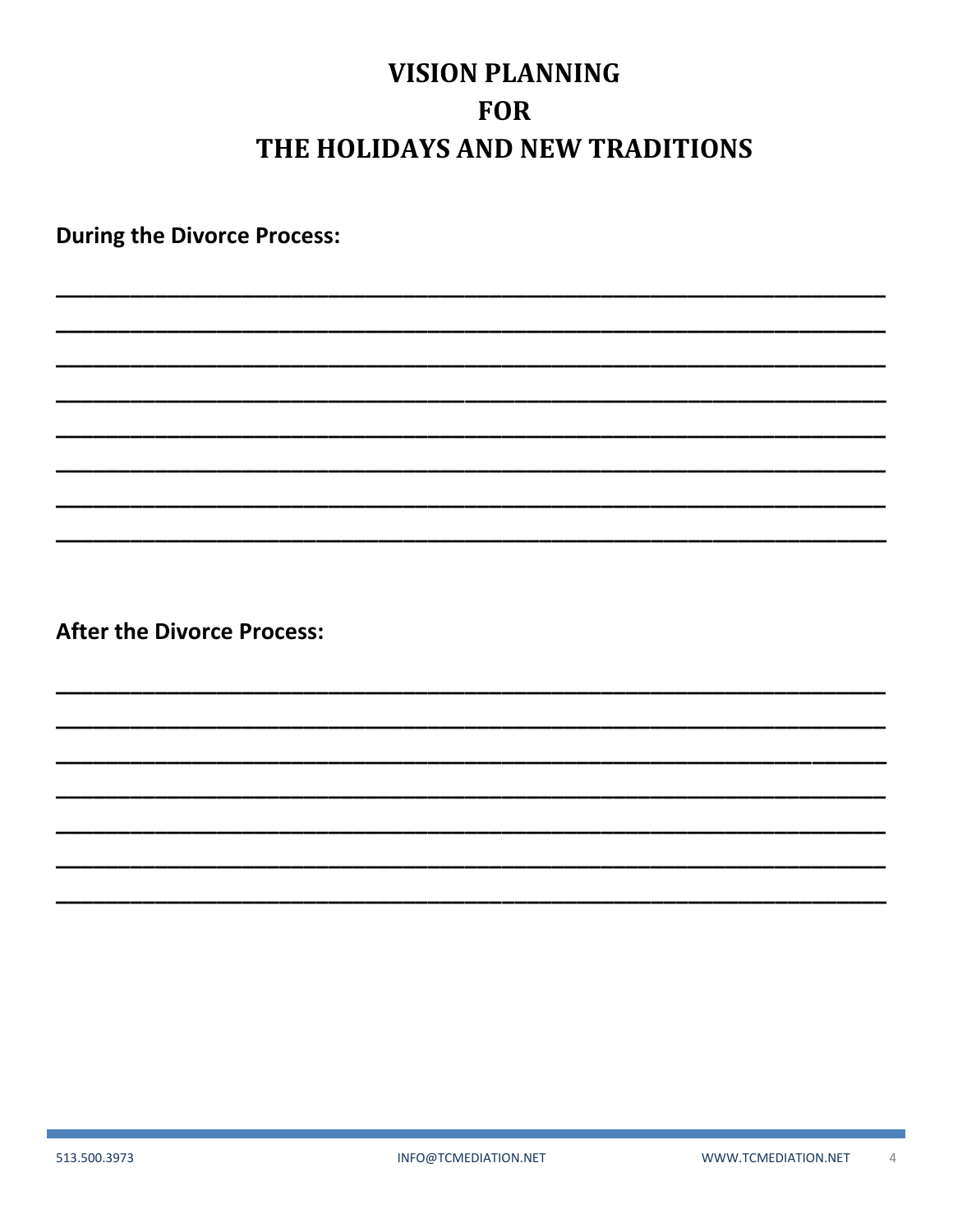## **FOR THE**

# PARENTING RELATIONSHIP WITH MY EX-SPOUSE

**During the Divorce Process:** 

As My Children Grow: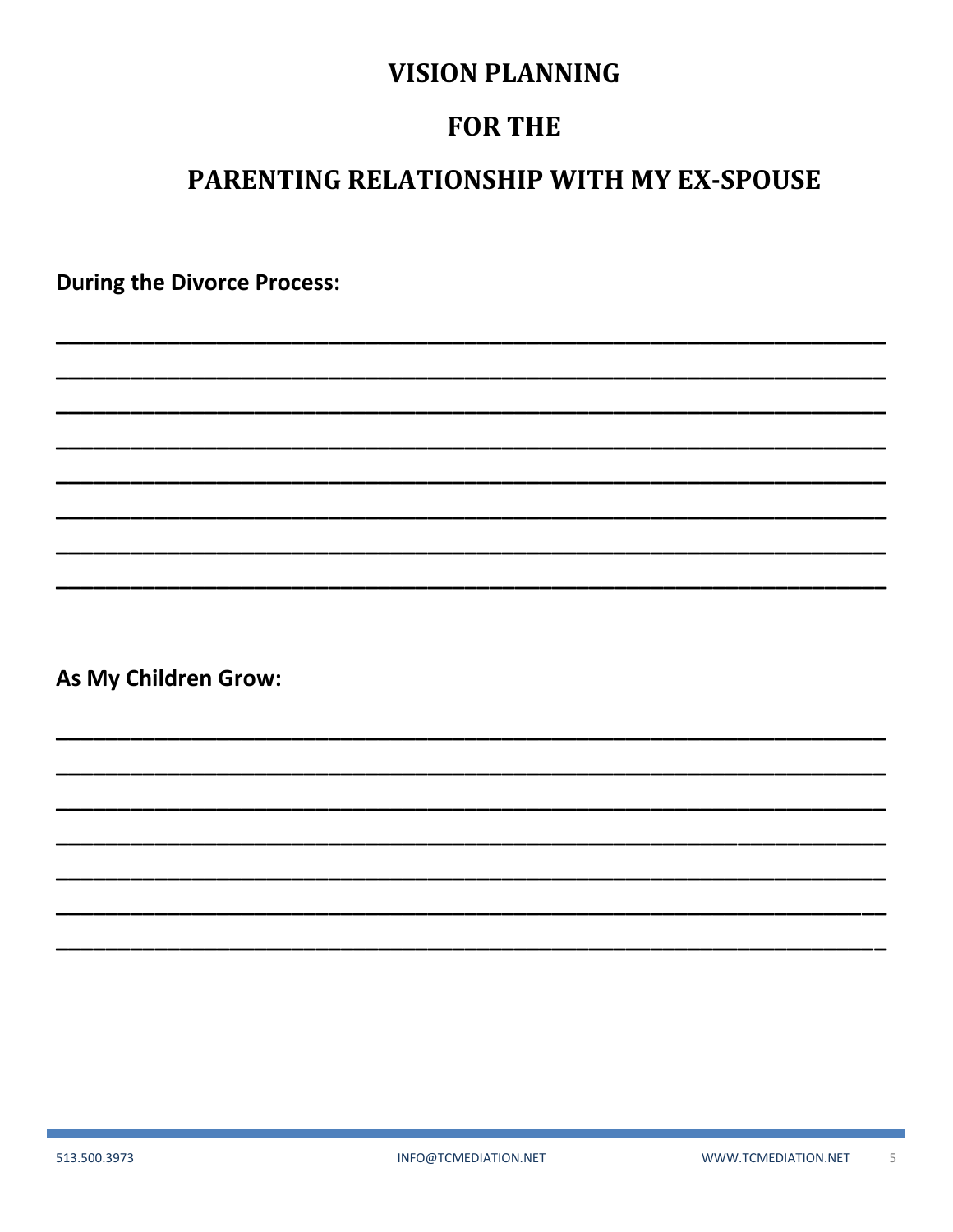# **VISION PLANNING FOR MY FINANCIAL LIFE**

**During the Divorce Process:** 

**Future Divorce Financial Life:**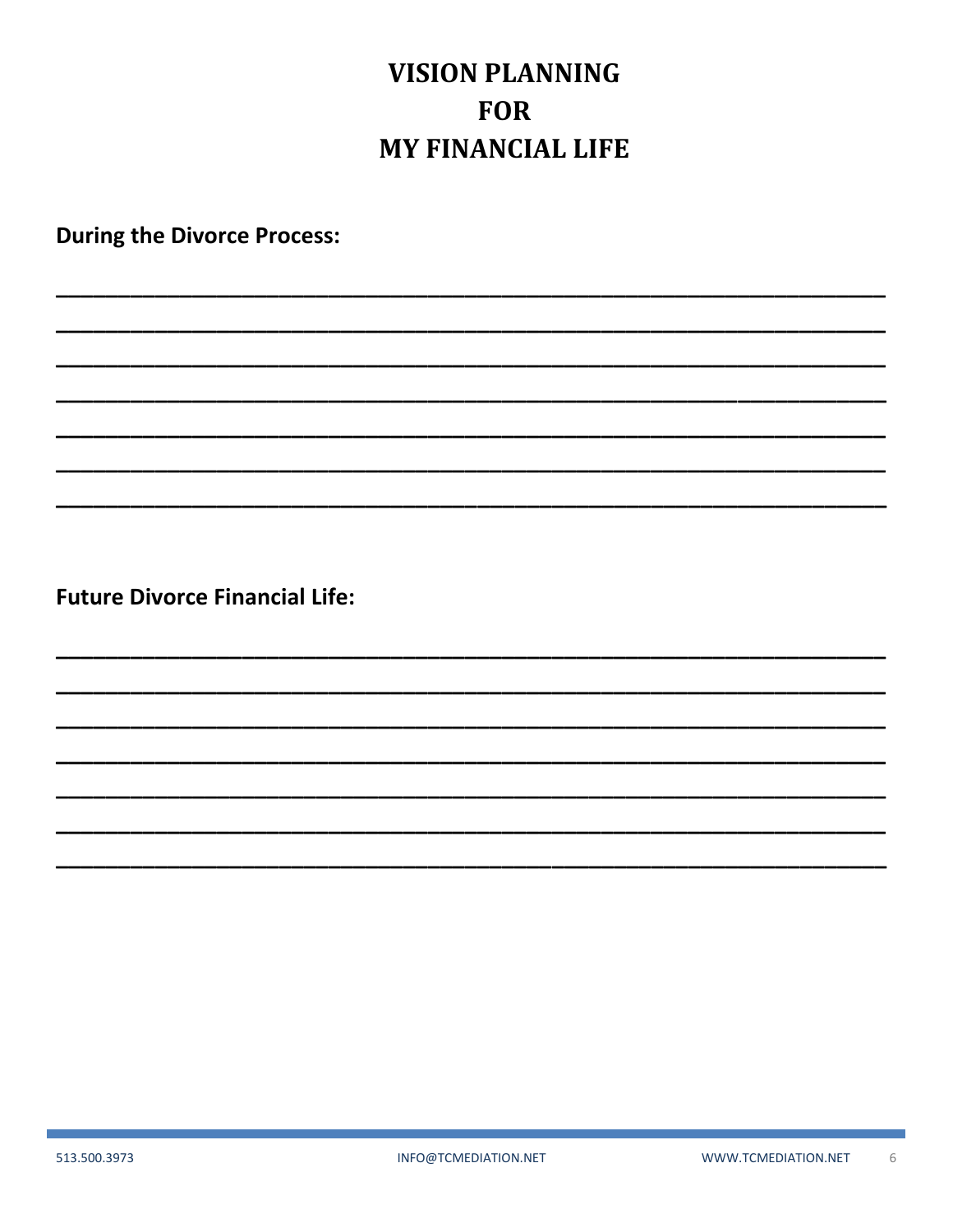# **VISION PLANNING FOR MY RELATIONSHIP WITH MY CHILDREN**

**During the Divorce Process:** 

Our Life Together After the Divorce Process: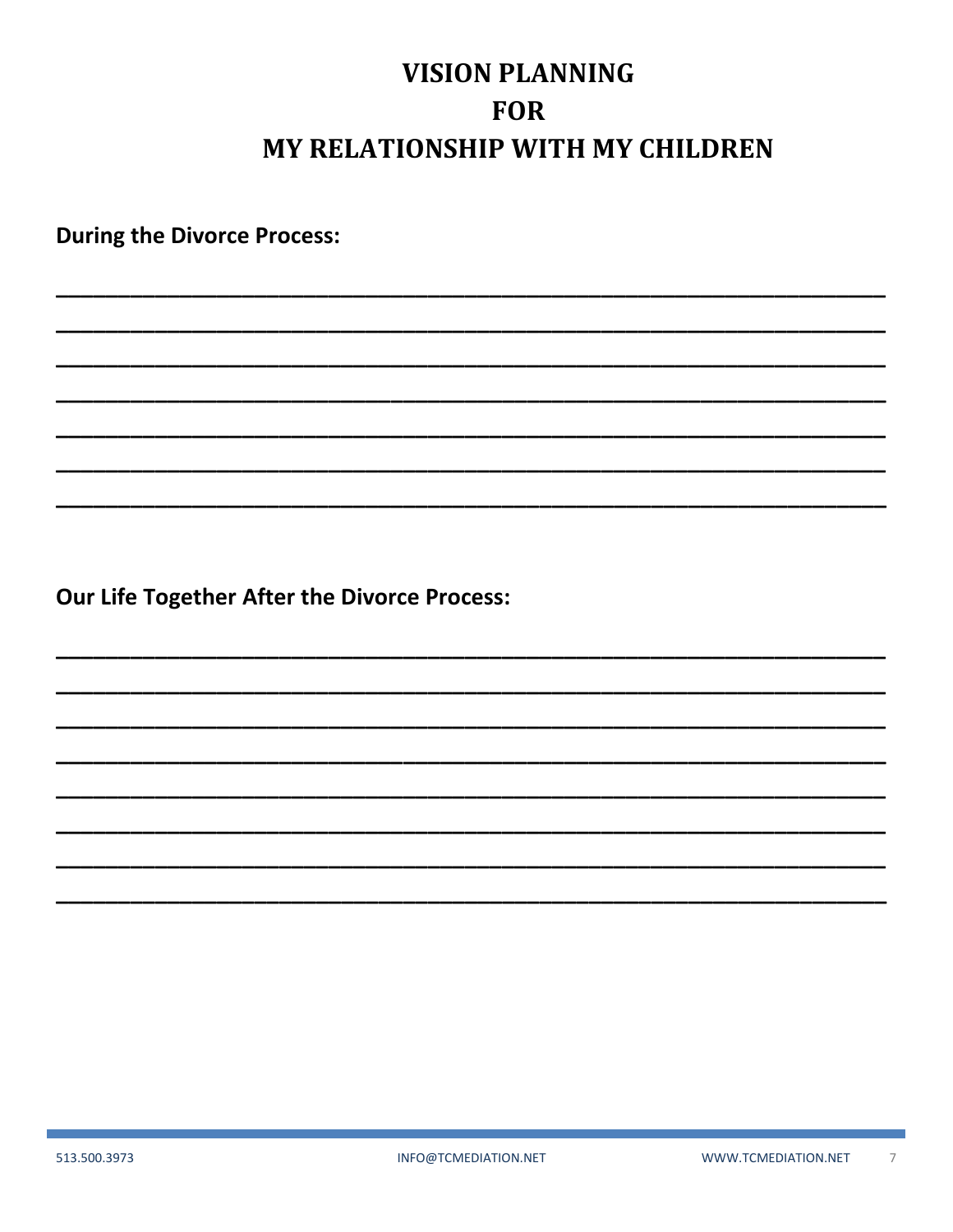#### **FOR**

# MY OWN EMOTIONAL HEALTH

**During the Divorce Process:**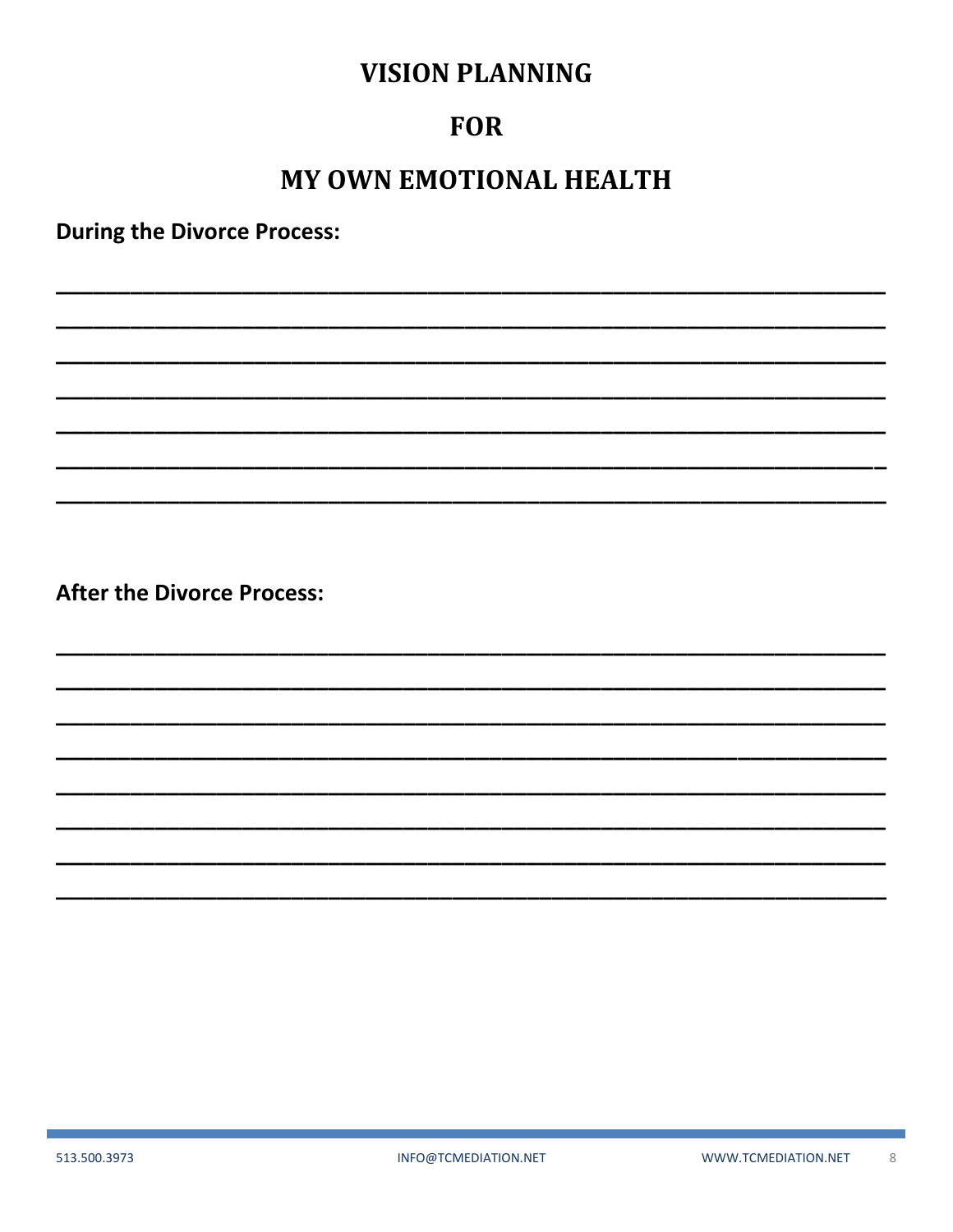#### **FOR**

# **MY OWN PHYSICAL HEALTH**

**During The Divorce Process:**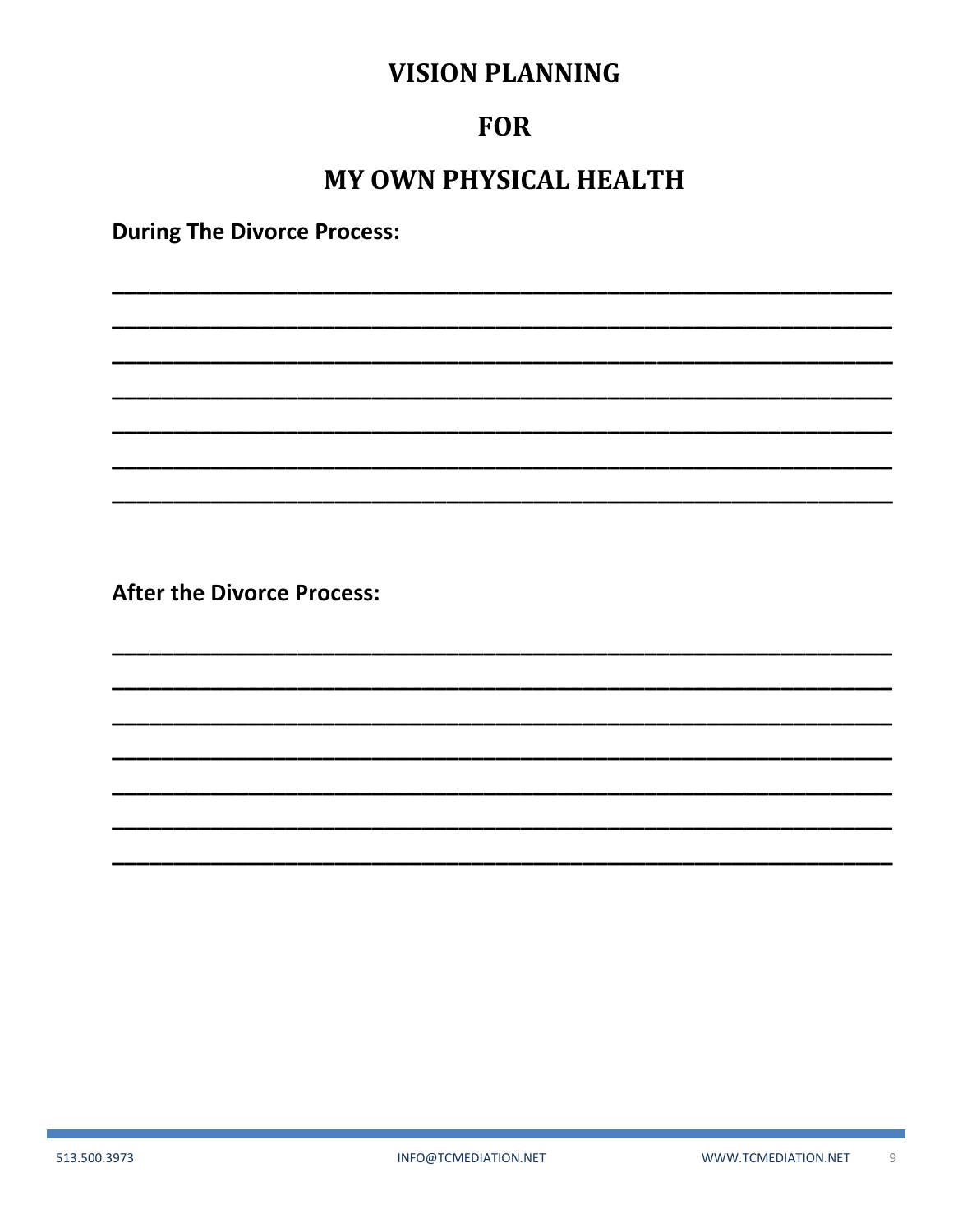#### **FOR**

## **MY DATING LIFE**

**During the Divorce Process:**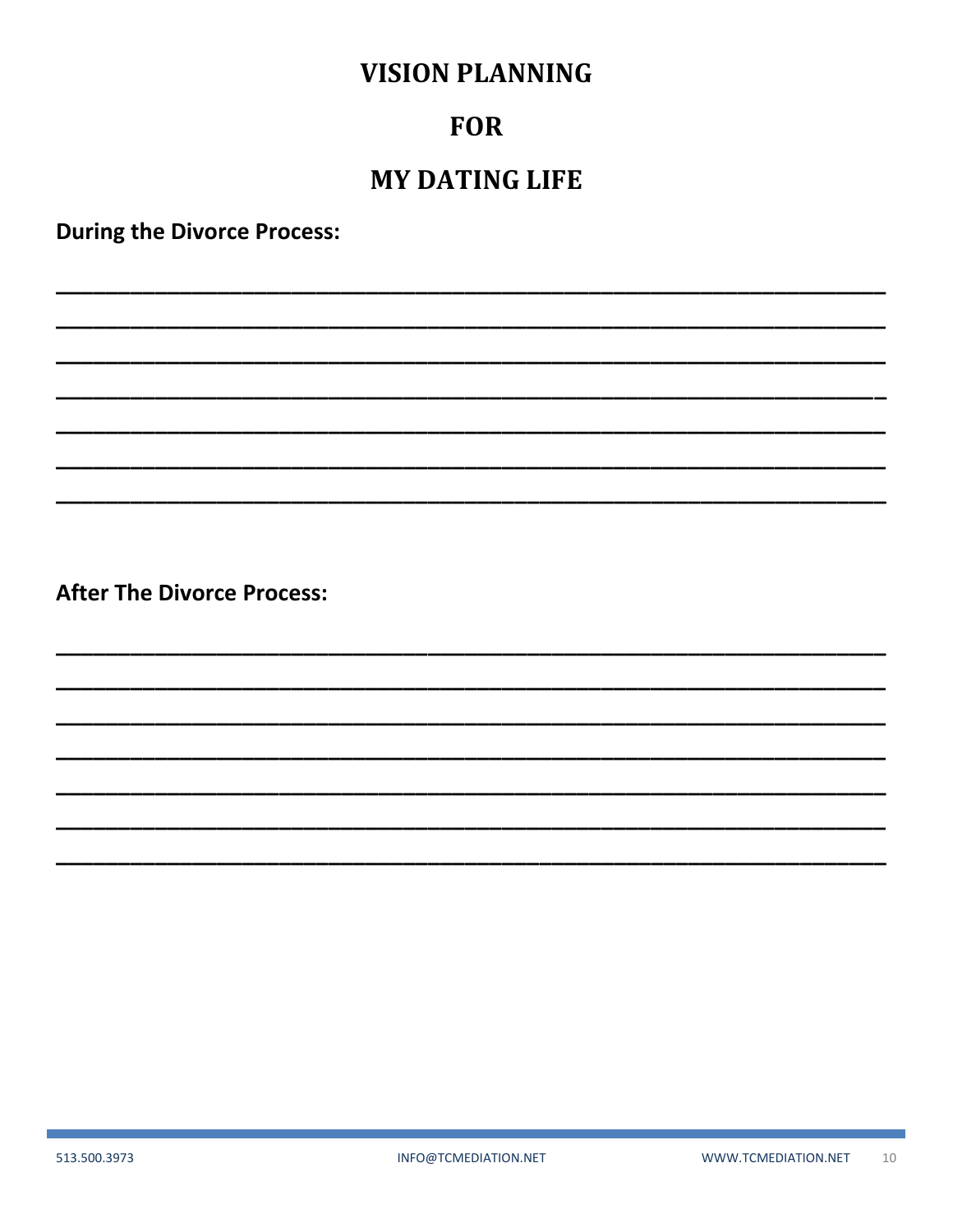#### **FOR**

# **MY SUPPORT SYSTEM**

**During the Divorce Process:** 

**After the Divorce Process:** 

513.500.3973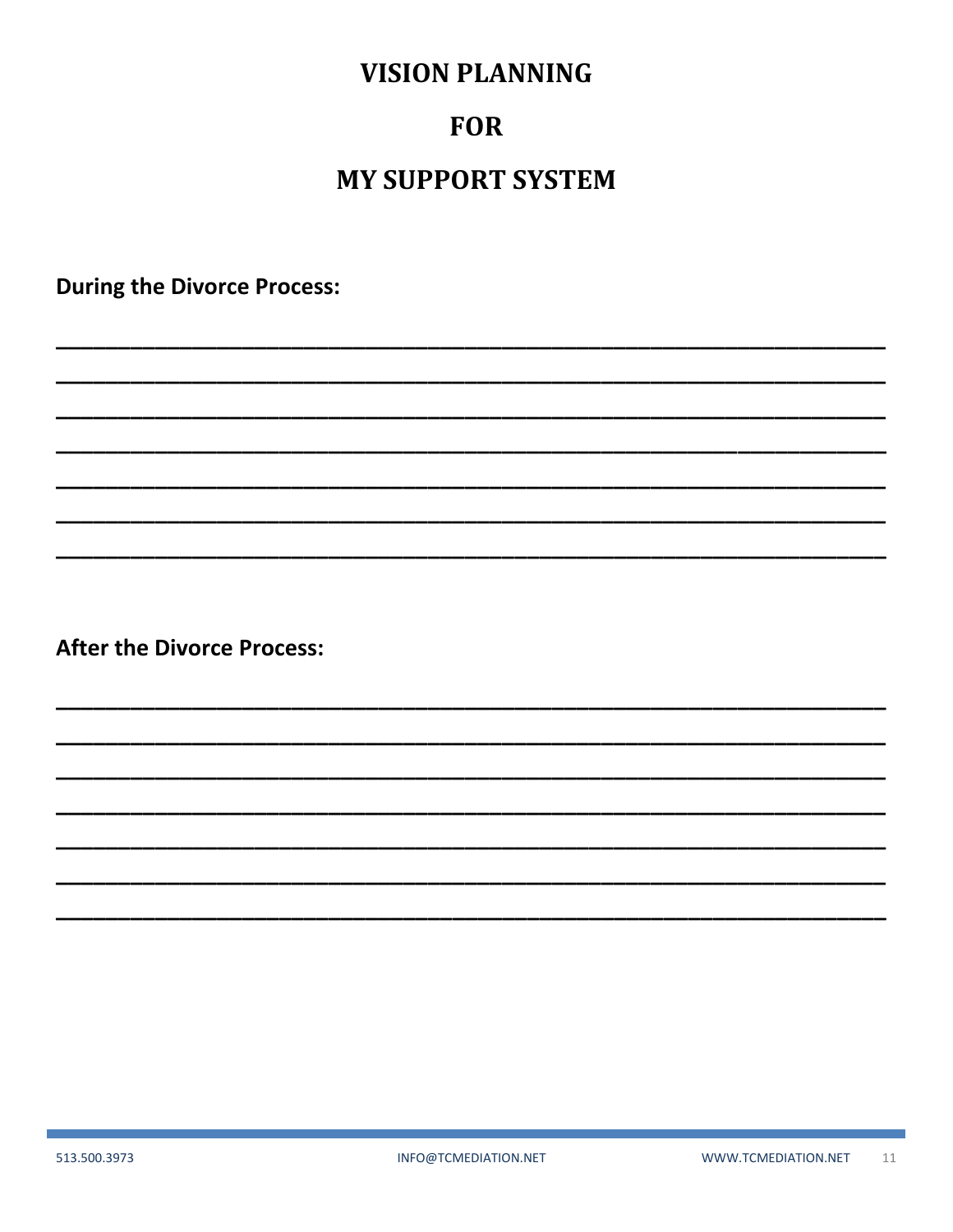#### **FOR**

## **MY OWN SELF-CARE**

**During The Divorce Process:**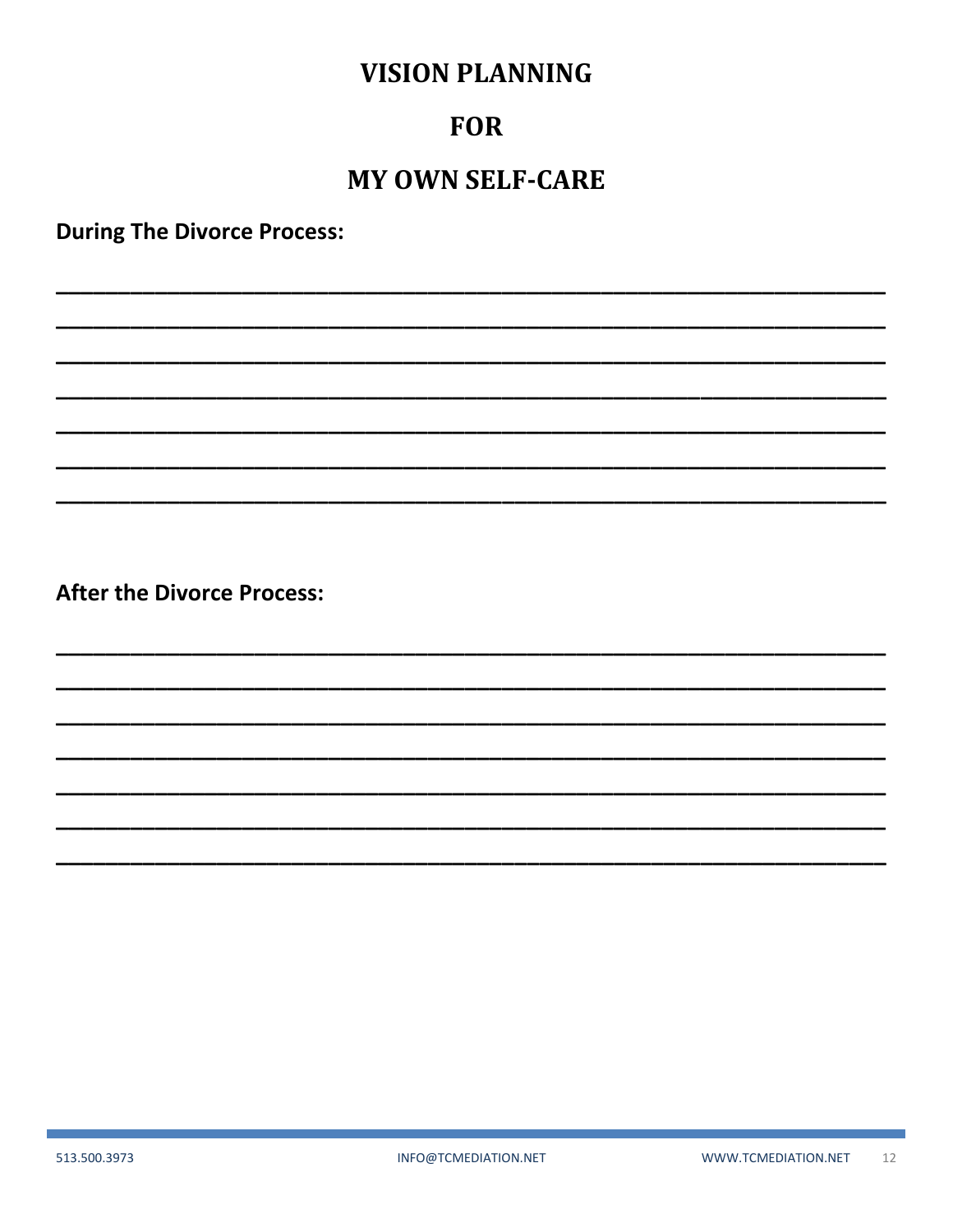#### **FOR**

#### **MY FAITH**

**During the Divorce Process:**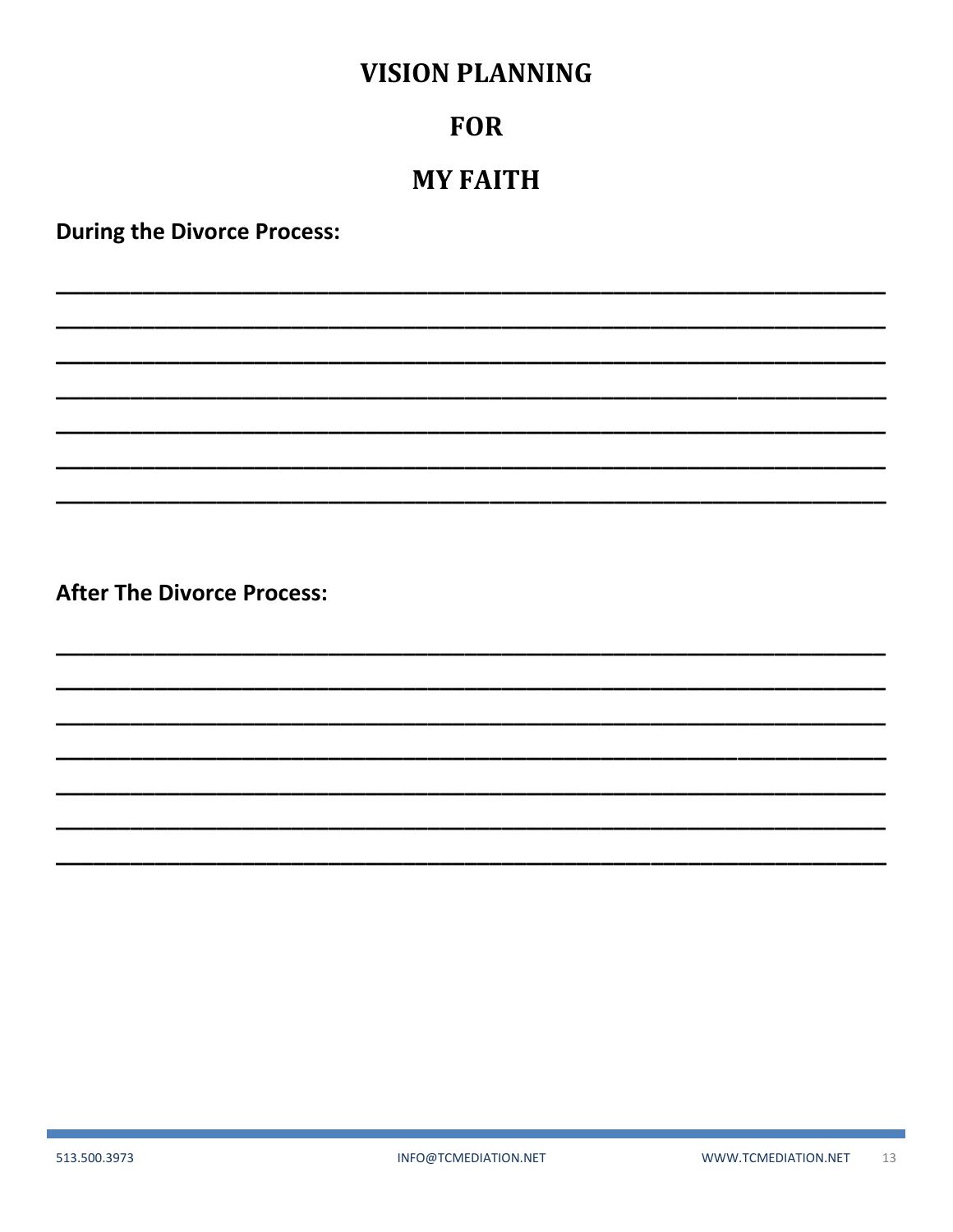## **FOR**

## **EDUCATION**

**During the Divorce Process:**